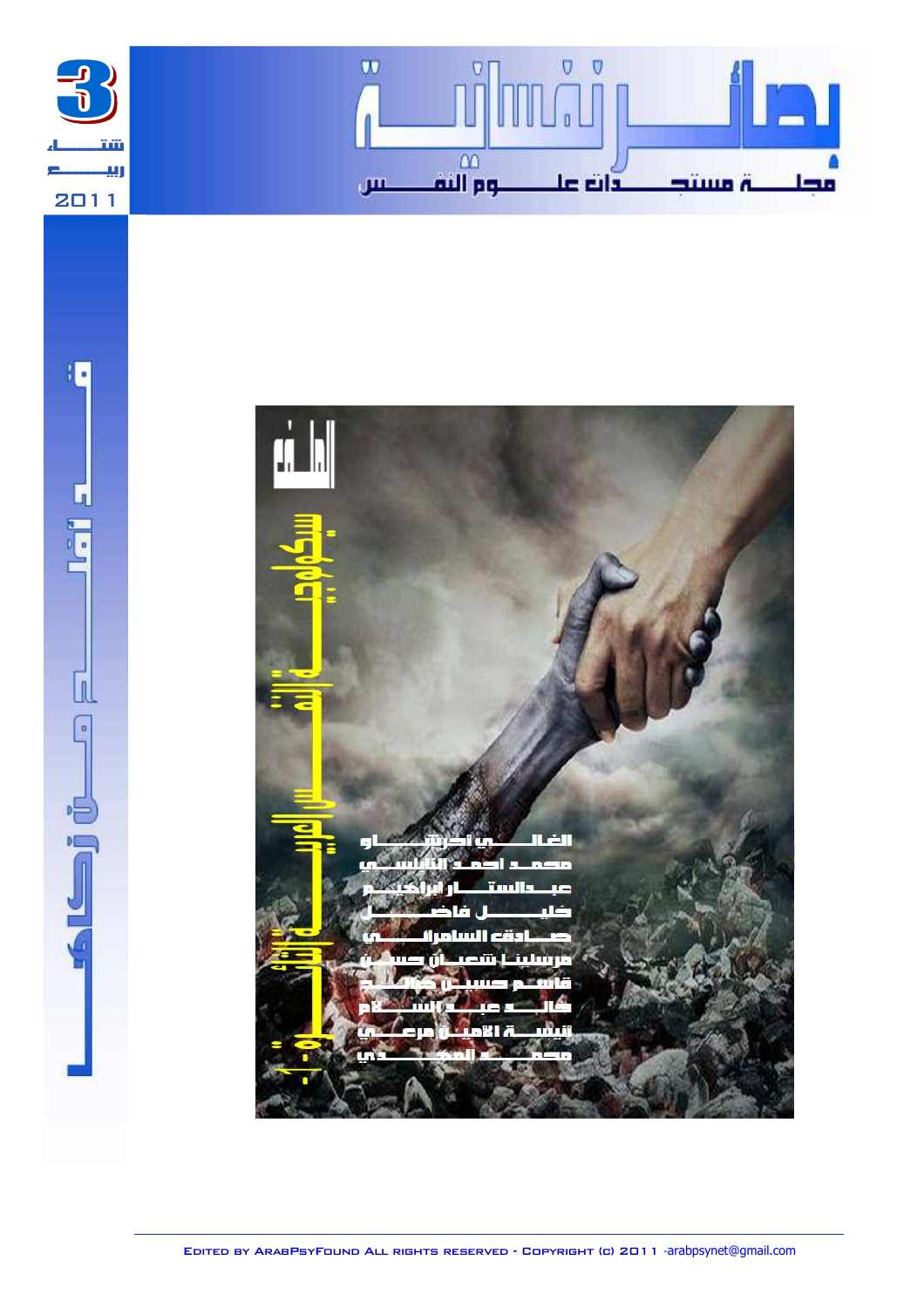

## السلام عليكم ورصمة الله ويركاته

اللمتر ملي وسلير ملي سيدنا مهمد النبي الثمي

سنريک و اياتنــــــا

فس الأفكاف وغي أنفسككم

' V

eň ÷

Bassaaer Nafssania: N°3 Winter & Spring 2011

 

 $\mathbf{I}$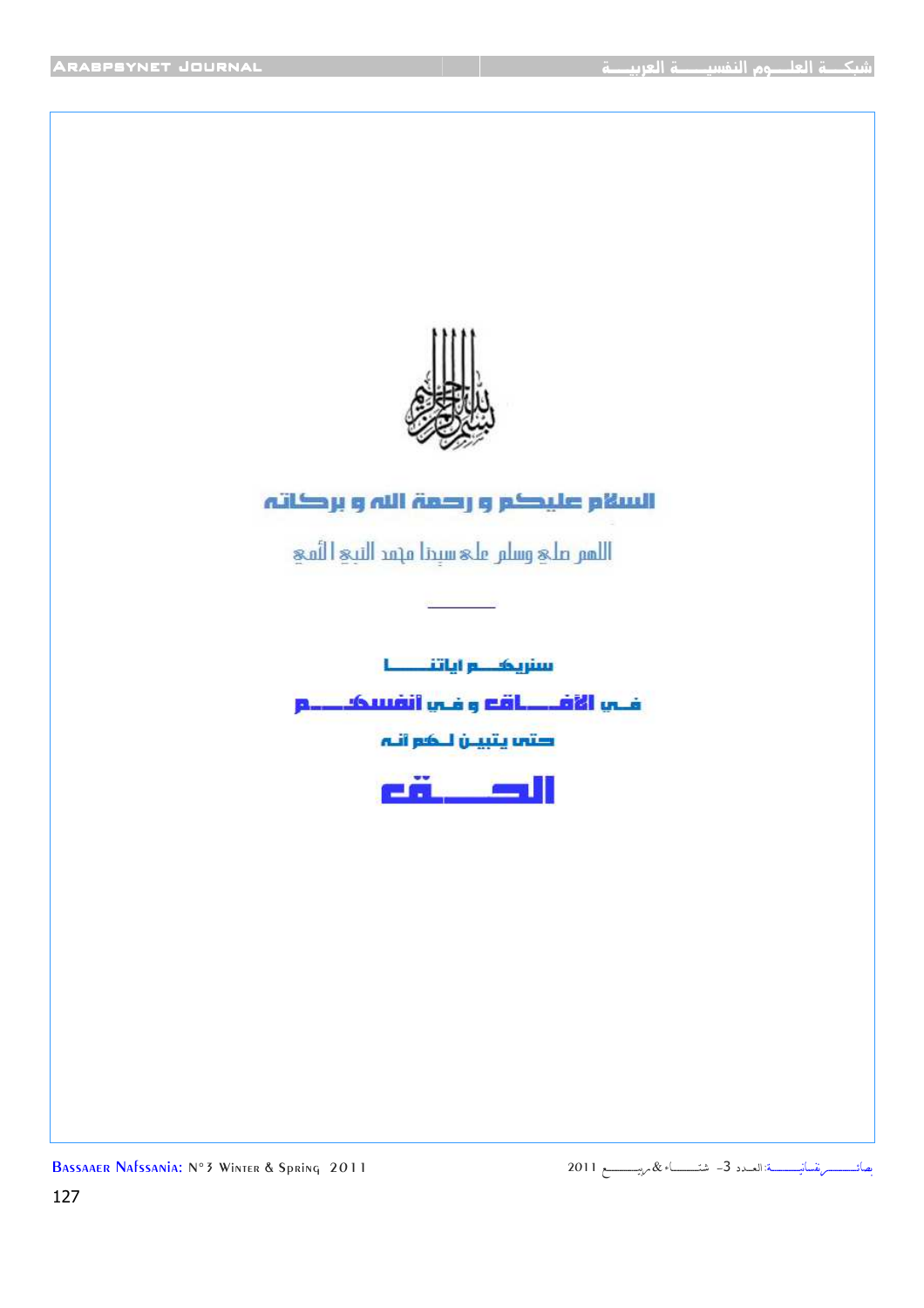

إرسال السبرة الخاتبة

حسب النموذج التالي

www.arabpsynet.com/cv/cv.htm

3000 صفاقس - تونس

Via Cy Form

www.arabpsynet.com/cv/cv.htm

.<br>تقدم الشبكة *خدم*اتها) سنة 2011 (لأحصائييي و طلبة العلوم النفسية و الإنسانية دون *مع*لوم *م*الي. يتم الإشتراك بعد ارسال السيرة العلمية و ملخصات الأبحاث و الأطروحة و المنشورات العلمية من خلال النماذج التالية: www.arabpsynet.com\cv\CV.HTM www.arabpsynet.com\paper\PapForm.htm www.arabpsynet.com\these\ThesForm.htm www.arabpsynet.com\book\booForm.htm – تعتمد الشبكة مستقبلا لتنمية مواردها و لمواصلة أداء رسالتها إلى الدعوة لتفعيل وسائل الدعم التالية: **دعـم "الوقـف للعلــم"** لـحساب شبكة العلوم النفسية العربية <mark>دعـم الجهات التي تعـرّف الشبكـة بخدمـاقها:</mark>مشـافي الطب النفسي، أنشطة علمية *خ*اضعة .<br>لمعلوم تسجيل ( مؤتمرات، ورش العمل، ندوات تكوينية)وطلبات التوظيف، دعـم الأفـراد والهنئـات والمؤسسـات  $\bullet$ الإعسلان بما توافستق وخسط الشبكسة و استقلالبتها تتلقى الشبكــــة عـــروض الدعم على بريدها الإلكتروني: arabpsynet@gmail.com **JOURNAL CORRESPONDENCE** مريحه إلكترونبي : arabpsynet@gmail.com E.MAIL: arabpsynet@gmail.com **P.MAIL:** Doctor Jamel TURKY " الدكتور جمال التزكي " 28 Habib Maazoun Street 28 نهج الحبيب المعزون TAPARURA Building Block "B" Nº3 عمارة تبرورة مدرج ب عدد 3

3000 SFAX - TUNISIA

BASSAAER NAFSSANIA: Nº 3 WINTER & Spring 2011

ىصائىسىسسىرىقسانيسىسسىة: العىدد 3- شتىسسىـــاء & مرسسىسىسىم 2011

128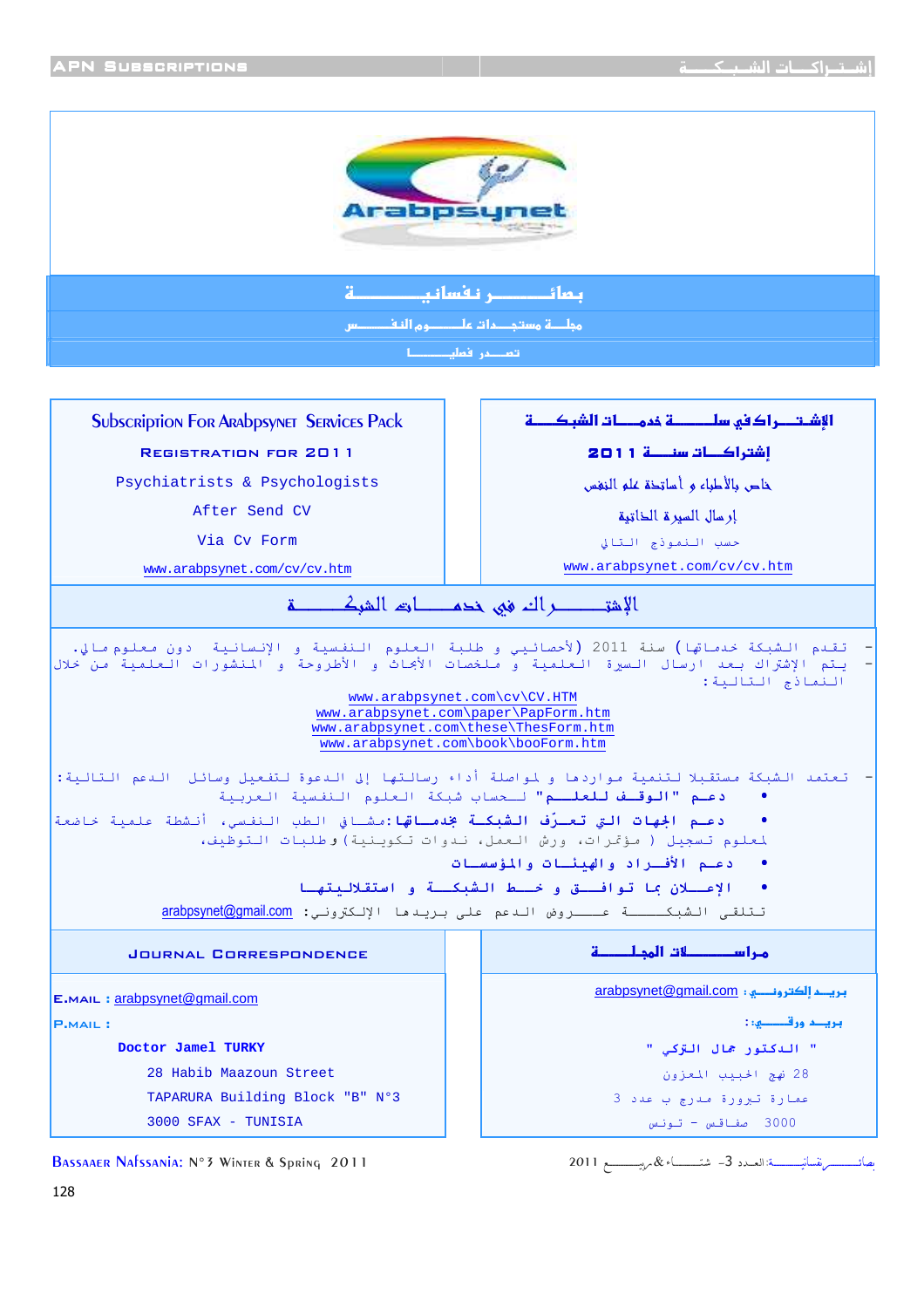

إصدار مؤسسة العاصو النقسية العربيسة – تونيسيس

BASSAAER NAFSSANIA: Nº 3 WINTER & SDRING 2011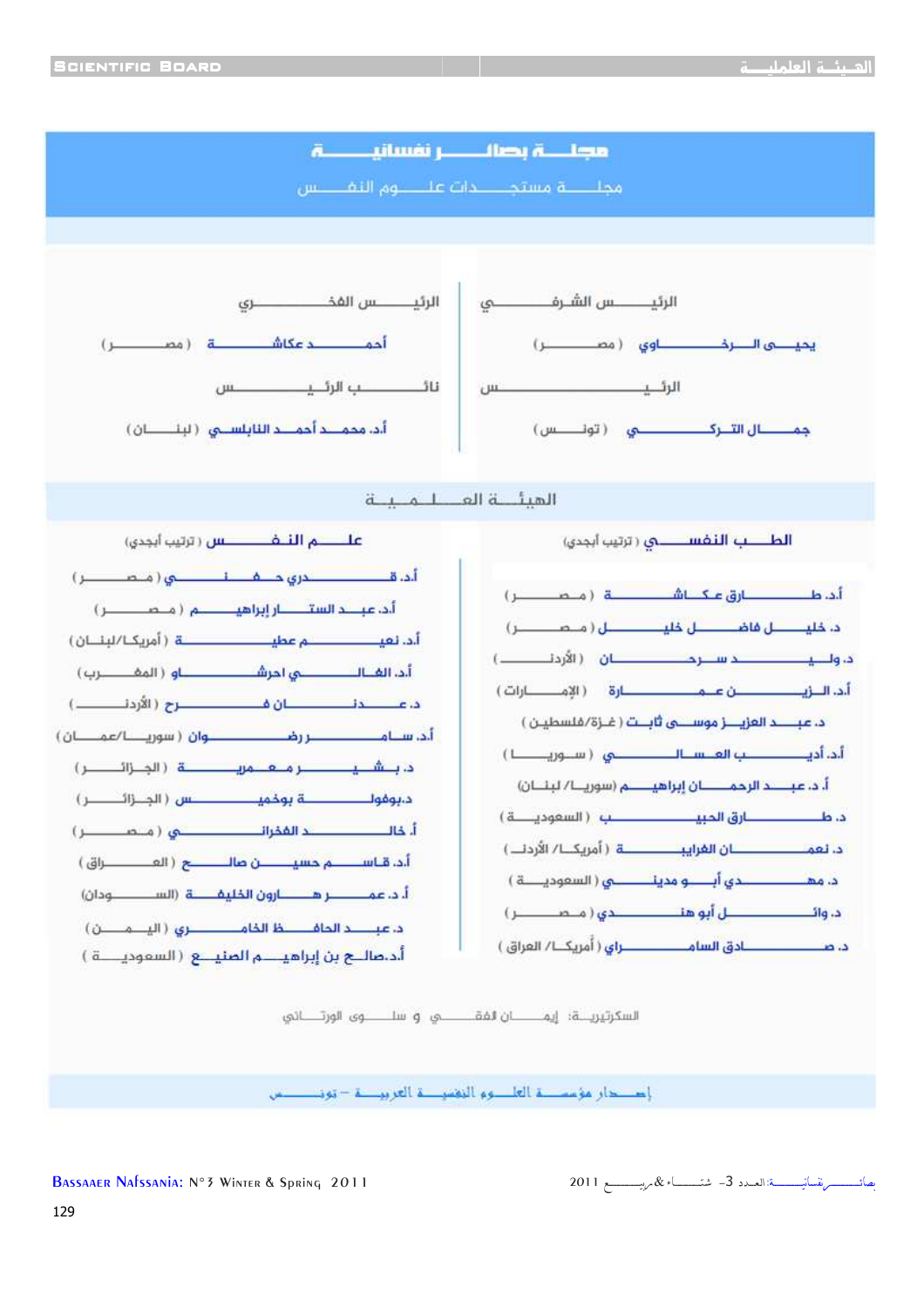| 132 |                                                                                                                                                                                                                                                    |                                                       |
|-----|----------------------------------------------------------------------------------------------------------------------------------------------------------------------------------------------------------------------------------------------------|-------------------------------------------------------|
|     | الفالــــــــــــــــــــــــــــ أمر <del>شـــــــــــــ</del> ــــا و                                                                                                                                                                            |                                                       |
| 132 | نحــــــــو سيكولوجيـــــــــــا للإنســـــــــان الثائـــــــــر المــــــــــور                                                                                                                                                                  |                                                       |
| 134 | سيكولوجيــــــــــــــــــــــــــــ المربيــــــــــــــــــــــــــــــــــرة                                                                                                                                                                    |                                                       |
| 135 | محمــــــــم أحمــــــــــــم الفا بـلســــــــــو<br>متستنسبول قابليستنسية التستندول العربيستنيسة لمغانيستنسة الشيستنورات                                                                                                                         |                                                       |
| 138 | عب حالست حال ابرا في حصو<br>أفعلـــراب فــــي شخصيـــــة "لينــــــــــــــري إنـجلنــــــــــر" أم فـــي المنــــــــــــاخ الخجتما عـــــــــــي                                                                                                 |                                                       |
| 142 | مــــوار مـــع فليــــــل فاضــــــل<br>قــراءة في رؤية التحليـــل النفســـي والجنـســـي لأسطـورة التوريــث المنـمـــارة فـــي مصـر                                                                                                                |                                                       |
| 145 | مـــــــــــــــا دق السا مـــــــــــــــــــر ايً<br>  2                                                                                                                                                                                         |                                                       |
| 149 | مر سلينــــــا شعبــــــــان حســـــــــــن                                                                                                                                                                                                        |                                                       |
| 152 |                                                                                                                                                                                                                                                    |                                                       |
| 155 | فالمصدعت عصدالسددالو<br>المسرب النفسيـــــــة انـمكاساتـمـــــا على الأفــــــراء والمجتممــــــات المربـإ سلاميـــــة                                                                                                                             |                                                       |
| 160 | أنيســـــة الأميـــــن مر عـــــــــــــ<br>L و مســـــــــ                                                                                                                                                                                        |                                                       |
| 164 | محمـــــــــم ا دمــــــــــــــم الفا بـلســــــــــو                                                                                                                                                                                             |                                                       |
| 167 |                                                                                                                                                                                                                                                    |                                                       |
| 171 |                                                                                                                                                                                                                                                    | F                                                     |
| 176 | مر سلينــــــــــا شفبـــــــــــان حســــــــــــــن<br><b>The Company</b>                                                                                                                                                                        |                                                       |
|     |                                                                                                                                                                                                                                                    |                                                       |
| 180 | حدام مست                                                                                                                                                                                                                                           | Inl                                                   |
| 183 | قصصصصص اءات فصر الملصصصصف                                                                                                                                                                                                                          |                                                       |
|     | ه، ابوقتـــده – غ. أمر شـــاو – م. ابور مـــــاب – ه. فبـــــاش – ک. بـلمــــاج – خ. فا فـــــل – ي. الرمُــــاو و<br>ل.الشر بـينـــــي  — ع. فر غلــــــي — ب. خليفـــــة — ط خمــــاس — ق. حفنــــي — ق.مالـــم — م. حســــن  — م. الجبـــو ر و. | ╞                                                     |
|     | س. مموضح – س. إبر أُؤيدِه – ص. السامر أنصب ع. – ز. عمصصار ه. – م. الفابلسيط ع. – ع. عسكن ر. –م. العباجضى                                                                                                                                           |                                                       |
| 208 | <u> DOCUMENTS / التي تي DOCUMENTS /</u><br>الترجمــــة: ما جـــدة فممــــــو المراجعـــــة: أحمـــــــد عكاشــــه-  طـــــار ق عكاشــــه                                                                                                           | Z                                                     |
| 209 | مليصل مكافحصة وموصصة الطصص النفسصى والأمابصاء النفسانييصض                                                                                                                                                                                          | $\Box$                                                |
|     | الترجمــــة: إسما عيـل يوسـف المراجعــــة: أحمــــــم عكاشــــه-  طـــــار ق عكاشـــه                                                                                                                                                              |                                                       |
| 227 | الرعايـــــة العميـــــــة النفسيــــــة المجتمعيــــة: الخطـــــوات ، المعوقــــات والأخطـــــــاء<br>الترجمــــة: سعـــام موســـــى المراجعـــــة: أحمــــــم عكاشــــه-  طـــــارق عكاشــــه                                                    |                                                       |
| 239 | ممايية وتعزيز العمة العقلية للأطفال الذين يعاني والديمم من إضطرابات عقلية شديدة                                                                                                                                                                    |                                                       |
|     | ղրոր                                                                                                                                                                                                                                               | $\left\{ \begin{matrix} 1 \\ 1 \end{matrix} \right\}$ |

الفرم المستنب

۔<br>دانش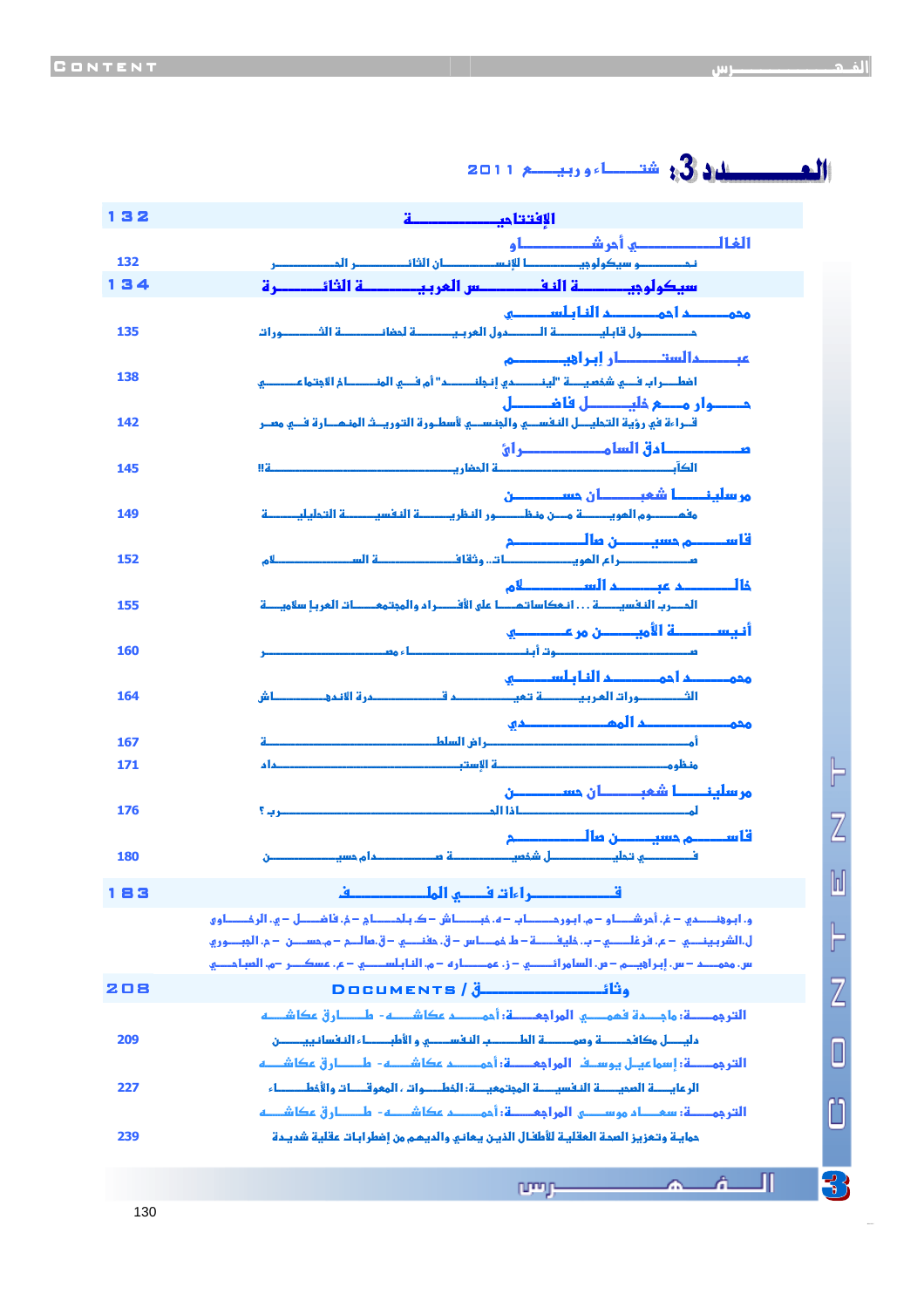وאא/ Interviews 249 وא وو( ? א; % و **250** وم المسلسلة المسلسلة المسلسلة المسلسلة المسلسلة المسلسلة المسلسلة المسلسلة المسلسلة المسلسلة المسلسلة المسلسلة <mark>جائــــــــــزة بر وفيس</mark> عدو ما المستقدم المستقدم و المستقدم الكورو الذي مستقدم المستقدم بورو مع الديورو المستقدم المستقدم الديورو المستق + ز6 אو מ **2011**/**2010 259** אدאאد 9 260  $B$ ooks Review / 1898  $\frac{1}{2}$ هرام  $\frac{1}{2}$ أأتقس אE السلك **ـــوك**- عليه الكرسيم بالحيام ج **261** א1وא9@א  **–** N#ـــ' ا81 ـــ ' **262** د W LWא: !ق **-** ـB ا\$ـd اN-رcـ' **266** Journals Review / "א א9@ א א – اf\$ 21 – ا%ـد 83  **268** מ א س–ا%ــــــــد 83-82 **269** 272 Association Association / אאط א Bאس א ن **<sup>273</sup>** قائمـــة بريـــــد المراســــــات / MAILING LIST دא " אوמא א **279** א1אذ:א/ Book ld Go APN 304 %אBאط%طBא  ونو% ذ6מאس **305** مۇتىمىسىرات نەسىسى<mark>ى</mark>ة/ Psy Congress <mark>(ئاسىسى</mark>ى) 306 <mark>المؤتمر السعـودي الأول لإضطـراب فـرط النشـاط مع نـقــس التـركيــز: مقاربـة شاملة - لــريــا ض، الـسعـو ديــة</mark> א)א\$- א9@ ממאسא@6:– ا-هــ1ة، (ــ1 **310** ا**لمؤتمـــر الإقليمــــــي الثامـــــــن لعلـــــــم النفــــــس بجامعـــــــة ط<mark>نـطـــــــــ</mark>ا = طنطــــــــا ، مـمـــــــــر** "אوE نא ن Wאز 6א وא@نא5 @– H-%ء – ا ــ? **315** א ز א وא מ2011 : א طول – اN ل - 1آ- **317** א وמאوط אא?وאونط1א – ـــــــــــb **318** א@ / א ? א:@ – H-#cــb، ـــb **319** א2دא אدوא9G –jـــ-س، ا0hــ1ب **321** <mark>المؤتمــــــر السنـــــــــــوي التاســـــــم للإرشـــــــــــاء الفربــــــــــــي 101</mark>– الـشا رقـــــــــــــــــــة

ن الله عن الله عن الله عن الله عن الله عن الله عن الله عن الله عن الله عن الله عن الله عن الله عن ال<br>والله عن الله عن الله عن الله عن الله عن الله عن الله عن الله عن الله عن الله عن الله عن الله عن الله عن الله <br>والله عن

**DOM N** 

40841241 6

 $\frac{1}{\sqrt{2}}$ 

Л

A.

 $\mathbb{F}$ 

Z

 $\mathbb{N}$ 

 $\vdash$ 

 $\overline{Z}$ 

O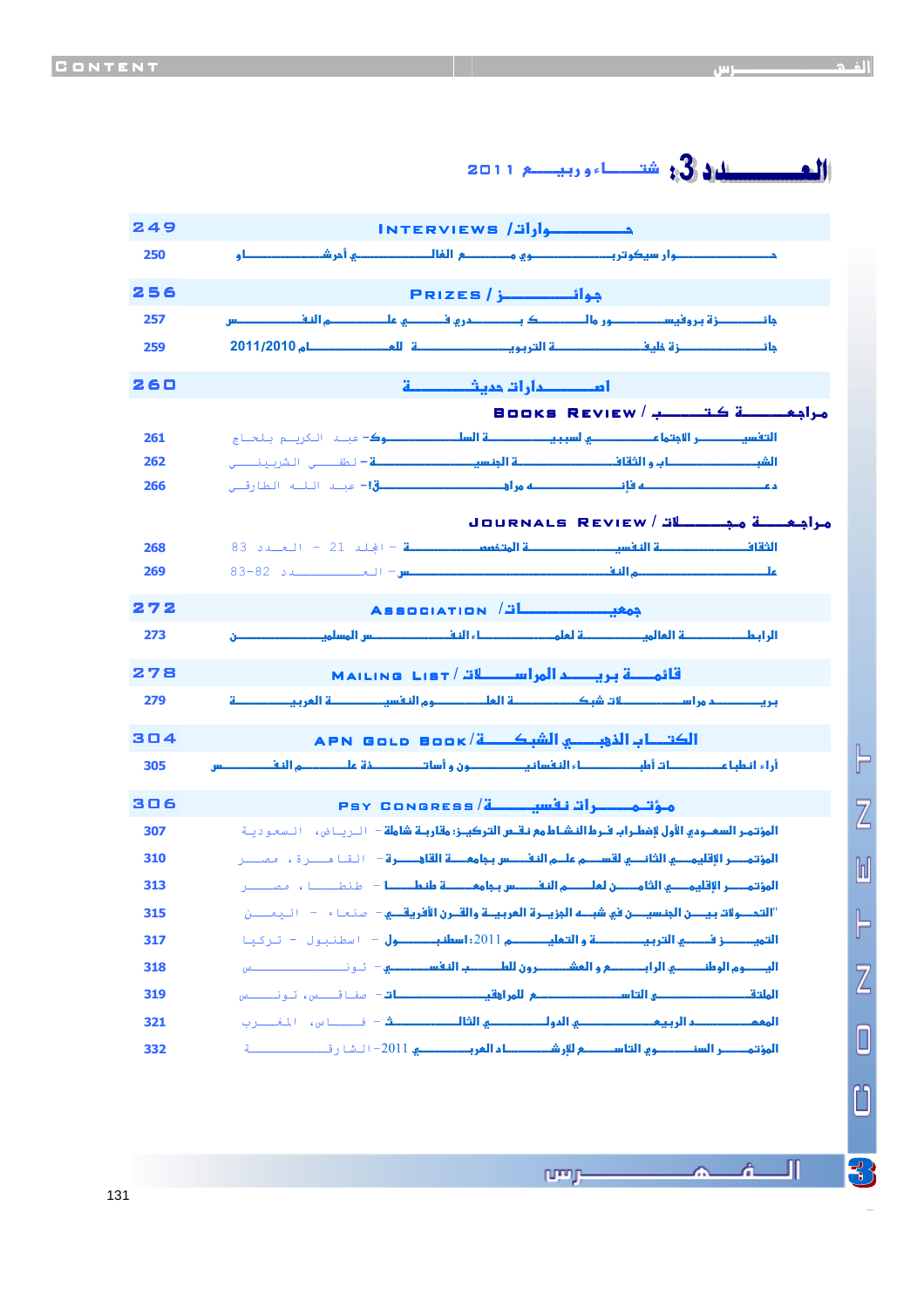

## الخير والعزة والسداد للشعوب العربيةالبطلة

## ولشبابها الثائر الباسل ولثرواتها المجيدة الخالدة

ود. عكاشة ثم د. التركي)، فإن غالبية تلك المساهمات جاءت محملة بأوصاف وتسميات وأعراض وأمراض لا يستسيغها منطق العمل السيكولوجي المألوف، بمختلف مقوماته العلمية وضوابطه المعرفية وأخلاقياته المهنية. فعلى عكس أوصاف ونعوت وتسميات من قبيل: الجنون والحمق والاضطراب والمرض والخبل والهوس... التي ذهب بعض زملائنا إلى استعمالها في غير محلها، وبالتالي إسنادها دون أدنى فحص أو تشخيص سريري ودون مراعاة لأي سياق طبي إكلينيكي، إلى بعض الحكام العرب الذين تهاوت عروشهم أو هي في الطريق إلى التهاوي، فإنني أرى ب أن **هؤلاء الحكام** وأمثالهم من الطغاة والديكتاتوريين المهووسين بالعظمة والشغوفين بالزعامة، ليسوا **لا مجانين ولا مضطربين ولا مرضى** ولا هم يحزنون. فكل ما في الأمر هو أن هؤلاء، بحاشياتهم وميليشياتهم وزبانياتهم، قد **استفردوا بشعوبهم** لسنوات وعقود دون ملل ولا كلل وذلك باعتماد أساليب وممارسات كلها مكر ودهاء، قمع وتسلط، ترهيب وتخويف، تهميش وتجويع....وغيرها من الأساليب التي لم تعد في الوقت الحالي تجدي نفعا مع شباب أغلب شرائحه من الفئات المتعلمة الواعية التي تنشد إرادة الثورة بدل الخنوع والمذلة كسبيل ناجع لتحقيق الذات والحياة الحرة الكريمة.

فكيف يعقل إذن أن نصف أشخاصا بالحماقة والجنون وهم الذين سيطروا على شعوبهم وحكموها لسنوات وعقود؟ وكيف يصح نعت هؤلاء بالخبل والشذوذ ونحن نعلم أنهم كانوا وإلى وقت قريب يمثلون زعماء الأمة وعقلاءها وحكماءها؟ بل الأكثر من ذلك، كيف يستقيم القول بالشخصية المضطربة لهؤلاء الحكام والكل يدرك تمام الإدراك أن هذا القول إذا كان بالفعل صحيحا، سيشكل المخرج الطبي الواقي لهم للإفلات من العقاب المستحق ومن القصاص العادل على كل ما اقترفوه من بطش وانتهاكات ومجازر في حق البلاد والعباد .

الواقع أن أهم ما يمكن استخلاصه مما حدث ويحدث وسيحدث في الأيام المقبلة، هو أن البلاد العربية بغالبية شعوبها قد انخرطت فعلا في **مرحلة تاريخية جديدة**، قوامها **استرجاع الكرامة وتحقيق الحرية وممارسة الديمقراطية**. إنها باختصار شديد مرحلة الانتفاضة والتمرد على الأنظمة الديكتاتورية القمعية ، **مرحلة الانعتاق من الاستبداد** والقضاء على الفساد، مرحلة **الصحوة الشبابية الواعية والثورة الشعبية الهادفة**. هذه خلاصات وأوصاف أضحت تؤكدها وقائع ملموسة وممارسات يومية في كثير من الأقطار العربية، وفي مقدمتها ما جرى ويجري في تونس ومصر واليمن والبحرين وليبيا وسلطنة عمان .

وإذا كان من المنطقي أن يساهم أطباء وعلماء النفس العرب في مقاربة هذه المرحلة الجديدة، ويسائلون كغيرهم من المهتمين والمتخصصين أحداثها ودلالاتها الضمنية والصريحة، ويستنطقون ظواهرها ومظاهرها السوية والشاذة، ويشخصون تصرفات وسلوكات زعمائها وأبطالها، جبابرتها وطغاتها، عملائها وخونتها، فإن الأمر الذي لا يمكن قبوله أو استساغته هو أن ينخرط هؤلاء في مسيرة تلفها نقط استفهام كثيرة من أبرز مظاهرها **تبخيس تخصصهم العلمي وتسطيح خدماته المعرفية**ليصبح عبارة عن معارف عامية ووصفات جاهزة سهلة المنال والتداول ويمكن لأي كان أن يصوغها أو يفتي بها .

فكثيرة هي الأوصاف والنعوت التي تضمنتها مساهمات بعض الزملاء أطباء وعلماء النفس العرب المنشورة مؤخرا على موقع "**شبكة العلوم النفسية العربية**"، تَشي باختزالية واضحة في التصور والموقف، وبتبسيطية جلية في المقاربة والمعالجة، ثم بسطحية عميقة في التقييم والحكم على كل ما حدث ويحدث. فباستثناء القلة القليلة من تلك المساهمات، وبالخصوص تلك التي ناشدت الحذر وعدم التسرع وطالبت بالمهنية وتوخي الموضوعية في التعامل النفسي والطبنفسي مع ضخامة الأحداث وكثافة الوقائع وغزارة الإشاعات ( منها مساهمات د. الرخاوي

 ـــــــــــــــــــ ــــــــــــــــــ:אـــــد3ـــــــــــــــــ&ــــــــــــــــــــ2011 2011 Spring & Winter °3N :Nafssania Bassaaer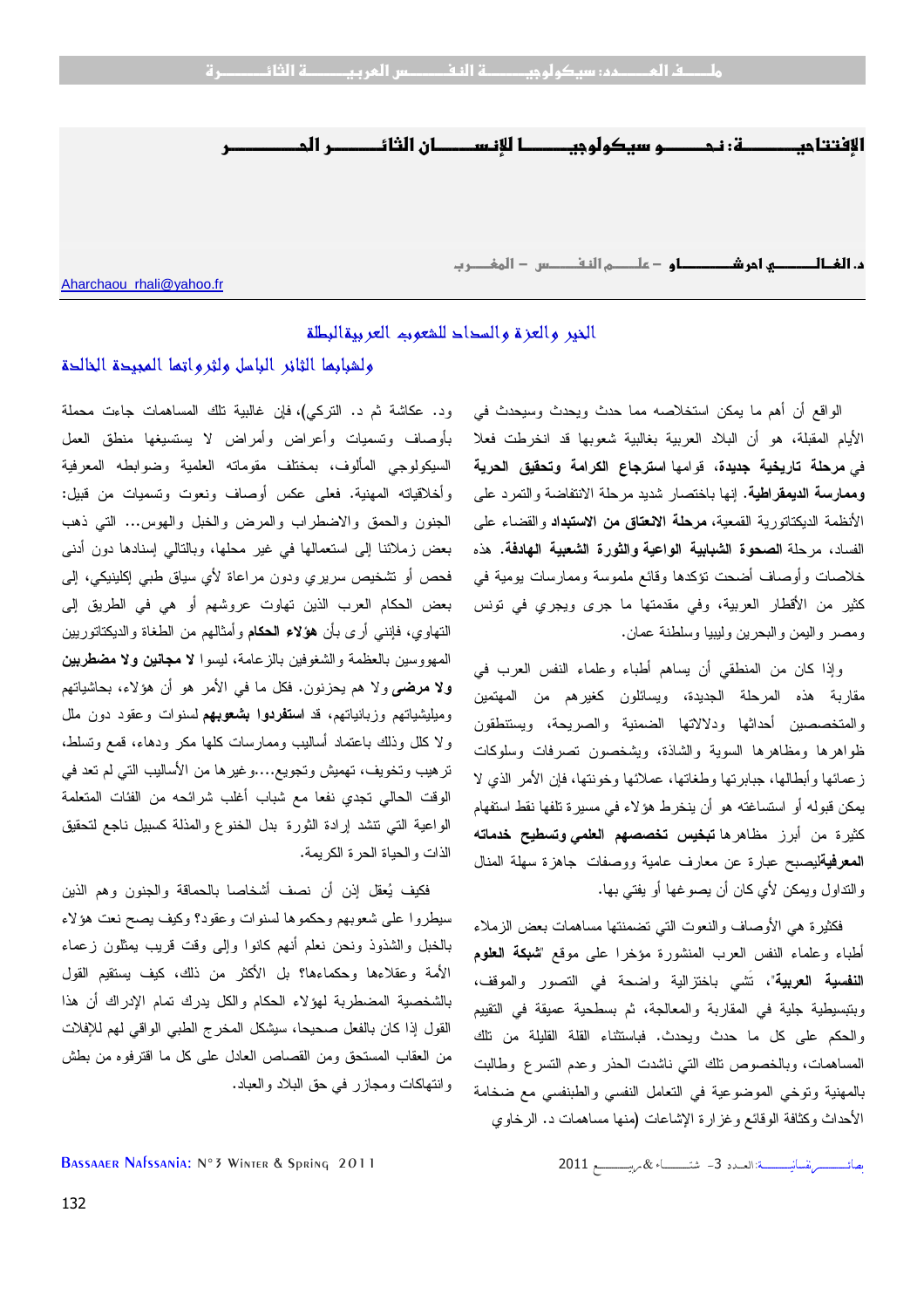والمظاهر الأساسية لتلك الانتفاضات والملاحم وفي مقدمتها ظواهر **التسلط والقهر، البطش والقمع، الاستبداد والاحتقار،**  ومشاكل : **الديكتاتورية والطغيان، العنف والرعب، التخويف والترهيب، الكبت لتمرد، تحطيم الذات وتبخيس الهوية، الانعتاق والحرمان، الثورة والتمرد، والكرامة، الحرية والديموقراطية ...** وغيرها من الظواهر والمشاكل ذات العلاقة العضوية بسيكولوجية الإنسان العربي ورغبته في الحرية والحياة الكريمة. هذه السيكلوجيا التي سبق لزميلنا القدير**د. مصطف***ى* **حجازي** أن عرضها في مؤلفه الشهير "**سيكولوجية الإنسان المقهور**" وجاء الوقت المناسب لاستبدالها ب"**سيكولوجية الإنسان الثائر الحر**" التي ندعو صادقين زملاءنا أطباء وعلماء النفس العرب إلى الانكباب على هندسة معمارها ومحطاتها وإلى صياغة ميادينها ومضامينها بناء على هندسة معمارها ومحطاتها وإلى صباغة ميادينها ومضامينها بناء على<br>دراسات نظرية وأبحاث ميدانية دقيقة في التصور والمنظور وعميقة في المقاربة والمعالجة وخصبة في الغاية والمسعى.... والمسعى

مع خالص التحية والتقدير



http://www.arabpsynet.com/HomePage/Psy-Ists.asp French Edition http://www.arabpsynet.com/HomePage/Psy http://www.arabpsynet.com/HomePage/Psy-Ists.Fr.asp



BASSAAER NAFSSANIA: Nº3 WINTER & Spring 2011

أعتقد أن الاستمرار في وسم هؤلاء بأسماء وأوصاف مستلهمة من الحقل الدلالي لمنظومة الاضطرابات النفسية، سيشكل بصورة ضمنية أعتقد أن الاستمرار في وسم هؤلاء بأسماء وأوصاف مستلهمة من<br>الحقل الدلالي لمنظومة الاضطرابات النفسية، سيشكل بصورة ضمنية<br>الانخراط في مشوار نزكية وتدعيم هذا المخرج الطبنفسي لإعفائهم من القصاص والعقاب. فيقيني الكبير بأن شخصية هؤلاء الحكام الفاسدين المفسدين لا تنطوي ولا تَنم عن سمات شاذة ولا عن أعراض غير سوية، بل هم أناس أسوياء عقلاء يدركون حق الإدراك ما يفعلون، وعليهم أن **يتحملوا نتائج وتبعات أفعالهم وممارساتهم في حق شعوبهم.** فكل ما في الأمر هو أن تشبثهم بالحكم وتعلقهم بالكراسي وتماهيهم بالزعامة، كل هذا جعل منهم أشخاصا مدلولين منبوذين، تَعبت منهم الشعوب وملَّت من في الأمر هو أن تشبثهم بالحكم وتعلقهم بالكراسي وتماهيهم بالزعامة، كل<br>هذا جعل منهم أشخاصـا مدلولين منبوذين، تُعبت منهم الشعوب وملَّت من<br>رؤيتهم علـى امتداد عقود وسنوات، وبالنالـى فقد **حان وقت التمرد عليهم ومطالبتهم بالرحيل.** لهذا لن نكون مجازفين في القول إن اعتبرنا بأن **ومطالبتهم بالرحيل.** لهذا لن نكون مجازفين في القول إن اعتبرنا بأن<br>المساهمة البنَّاءة والمعقولة **لأطباء وعلماء النفس العرب** في التفاعل والتعامل مع "تسونامي" الانتفاضات العربية وملاحمها الثورية المجيدة، والتعامل مع "تسونامي" الانتفاضات العربية وملاحمها الثورية المج<u>ب</u><br>يجب أن تركز على مختلف الظواهر والأحداث التي تشكل المقومات القصاص والعقاب. فيقيني الكبير بأن شخصية هؤلاء الحكاء<br>المفسدين لا نتطوي ولا نَتمُّ عن سمات شاذة ولا عن أعراض ذ<br>بل هم أناس أسوياء عقلاء بدركون حق الإدراك ما يفعلون<br>أن **يتحملوا نتائج وتبعات أفعاله**م **وممارساتهم في حق شعوبه** 



## and the state of the state of the state of



www .arabpsynet.com/C V/defaultPsychologists.asp ww w.arabpsynet.com/CV/defaul tPsychologi sts.asp

2011ــــــــــــــــــــ&  ـــــــــــــــــــ ــــــــــــــــــ:אـــــد<sup>3</sup>ـــــــــــــــــ